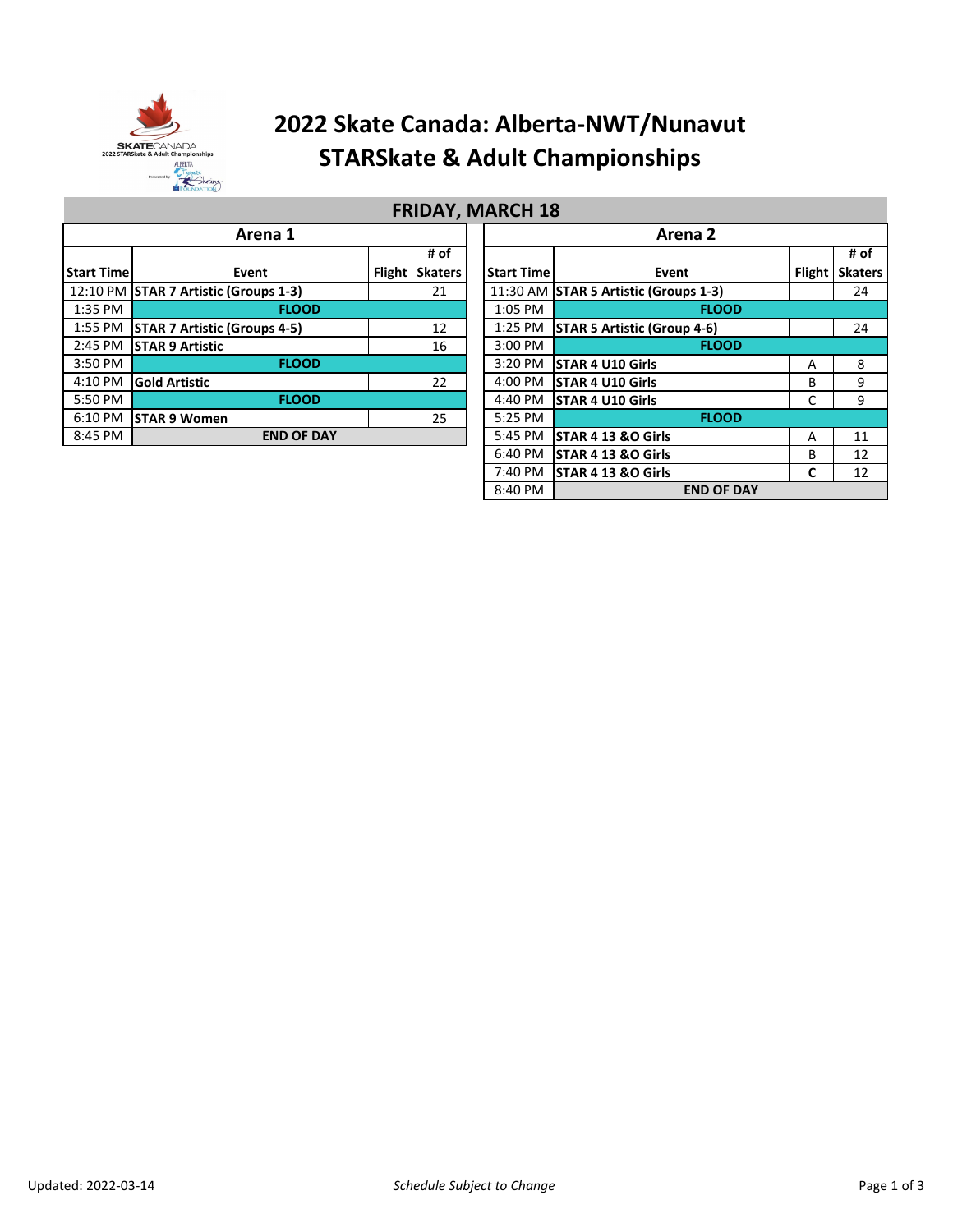

# **2022 Skate Canada: Alberta-NWT/Nunavut STARSkate & Adult Championships**

| J            |                                                |  |                  |  |                       |                                             |               |                 |  |
|--------------|------------------------------------------------|--|------------------|--|-----------------------|---------------------------------------------|---------------|-----------------|--|
| Arena 1      |                                                |  |                  |  | Arena 2               |                                             |               |                 |  |
| <b>Start</b> |                                                |  | # of             |  | <b>Start</b>          |                                             |               | # of            |  |
| Time         | Event                                          |  | Flight   Skaters |  | <b>Time</b>           | Event                                       | <b>Flight</b> | <b>Skaters</b>  |  |
|              | 8:45 AM STAR 6 Women (Groups 1-4)              |  | 30               |  |                       | 8:45 AM STAR 5 U10 Women                    |               | 6               |  |
| $11:45$ AM   | <b>FLOOD</b>                                   |  |                  |  |                       | $9:15$ AM STAR 7 Men                        |               | $\mathbf{1}$    |  |
|              | 12:05 PM Pre-Juvenile U13 Women                |  | 14               |  |                       | 9:25 AM STAR 8 Women                        |               | 13              |  |
| 1:35 PM      | <b>FLOOD</b>                                   |  |                  |  | 10:50 AM <b>FLOOD</b> |                                             |               |                 |  |
|              | 1:55 PM STAR 6 Women Women (Groups 5-7)        |  | 21               |  |                       | 11:10 AM Adult Bronze & Silver Interpretive |               | $3/2$           |  |
| 4:00 PM      | <b>FLOOD</b>                                   |  |                  |  |                       | 11:40 AM Adult Gold & Elite Interpretive    |               | 6/2             |  |
|              | 4:20 PM Introductory Pairs                     |  | $\overline{2}$   |  |                       | 12:20 PM STAR 5 Artistic Men                |               | $\overline{2}$  |  |
|              | 4:35 PM Special Olympics Masters & Level 1 & 2 |  | 2/2/2            |  | 12:35 PM <b>FLOOD</b> |                                             |               |                 |  |
|              | 4:55 PM Special Olympics Level 3 & 4           |  | 2/2              |  |                       | 12:55 PM STAR 4 U13 Girls                   | Α             | 10 <sup>°</sup> |  |
|              | 5:15 PM Special Olympics Level 5 & 6           |  | 3/1              |  |                       | 1:45 PM STAR 4 U13 Girls                    | B             | 10              |  |
|              | 5:35 PM STAR 10 Women                          |  | 9                |  | 2:35 PM <b>FLOOD</b>  |                                             |               |                 |  |
| 6:45 PM      | <b>FLOOD</b>                                   |  |                  |  |                       | 2:55 PM STAR 5 U13 Women                    |               | 22              |  |
|              | 7:05 PM Gold Women Freeskate                   |  | 10               |  | 4:50 PM FLOOD         |                                             |               |                 |  |
| 8:25 PM      | <b>END OF DAY</b>                              |  |                  |  |                       | 5:10 PM STAR 4 U13 Girls                    | C             | 11              |  |

| <b>SATURDAY, MARCH 19</b> |                |  |                       |                                             |        |                |  |  |  |
|---------------------------|----------------|--|-----------------------|---------------------------------------------|--------|----------------|--|--|--|
|                           |                |  | Arena <sub>2</sub>    |                                             |        |                |  |  |  |
|                           | # of           |  | <b>Start</b>          |                                             |        | # of           |  |  |  |
| Flight                    | <b>Skaters</b> |  | <b>Time</b>           | Event                                       | Flight | <b>Skaters</b> |  |  |  |
|                           | 30             |  |                       | 8:45 AM STAR 5 U10 Women                    |        | 6              |  |  |  |
|                           |                |  |                       | 9:15 AM STAR 7 Men                          |        | $\mathbf{1}$   |  |  |  |
|                           | 14             |  |                       | 9:25 AM STAR 8 Women                        |        | 13             |  |  |  |
|                           |                |  | 10:50 AM <b>FLOOD</b> |                                             |        |                |  |  |  |
|                           | 21             |  |                       | 11:10 AM Adult Bronze & Silver Interpretive |        | 3/2            |  |  |  |
|                           |                |  |                       | 11:40 AM Adult Gold & Elite Interpretive    |        | $6/2$          |  |  |  |
|                           | $\overline{2}$ |  |                       | 12:20 PM STAR 5 Artistic Men                |        | $\mathcal{P}$  |  |  |  |
|                           | 2/2/2          |  | 12:35 PM <b>FLOOD</b> |                                             |        |                |  |  |  |
|                           | 2/2            |  |                       | 12:55 PM STAR 4 U13 Girls                   | A      | 10             |  |  |  |
|                           | 3/1            |  |                       | 1:45 PM STAR 4 U13 Girls                    | B      | 10             |  |  |  |
|                           | 9              |  | 2:35 PM <b>FLOOD</b>  |                                             |        |                |  |  |  |
|                           |                |  |                       | 2:55 PM STAR 5 U13 Women                    |        | 22             |  |  |  |
|                           | 10             |  | 4:50 PM FLOOD         |                                             |        |                |  |  |  |
|                           |                |  |                       | 5:10 PM STAR 4 U13 Girls                    | C      | 11             |  |  |  |
|                           |                |  |                       | 6:05 PM STAR 4 Girls U13                    | D      | 11             |  |  |  |
|                           |                |  | 7:00 PM FLOOD         |                                             |        |                |  |  |  |
|                           |                |  |                       | 7:20 PM STAR 4 U13 Girls                    | E      | 11             |  |  |  |
|                           |                |  |                       | 8:15 PM END OF DAY                          |        |                |  |  |  |